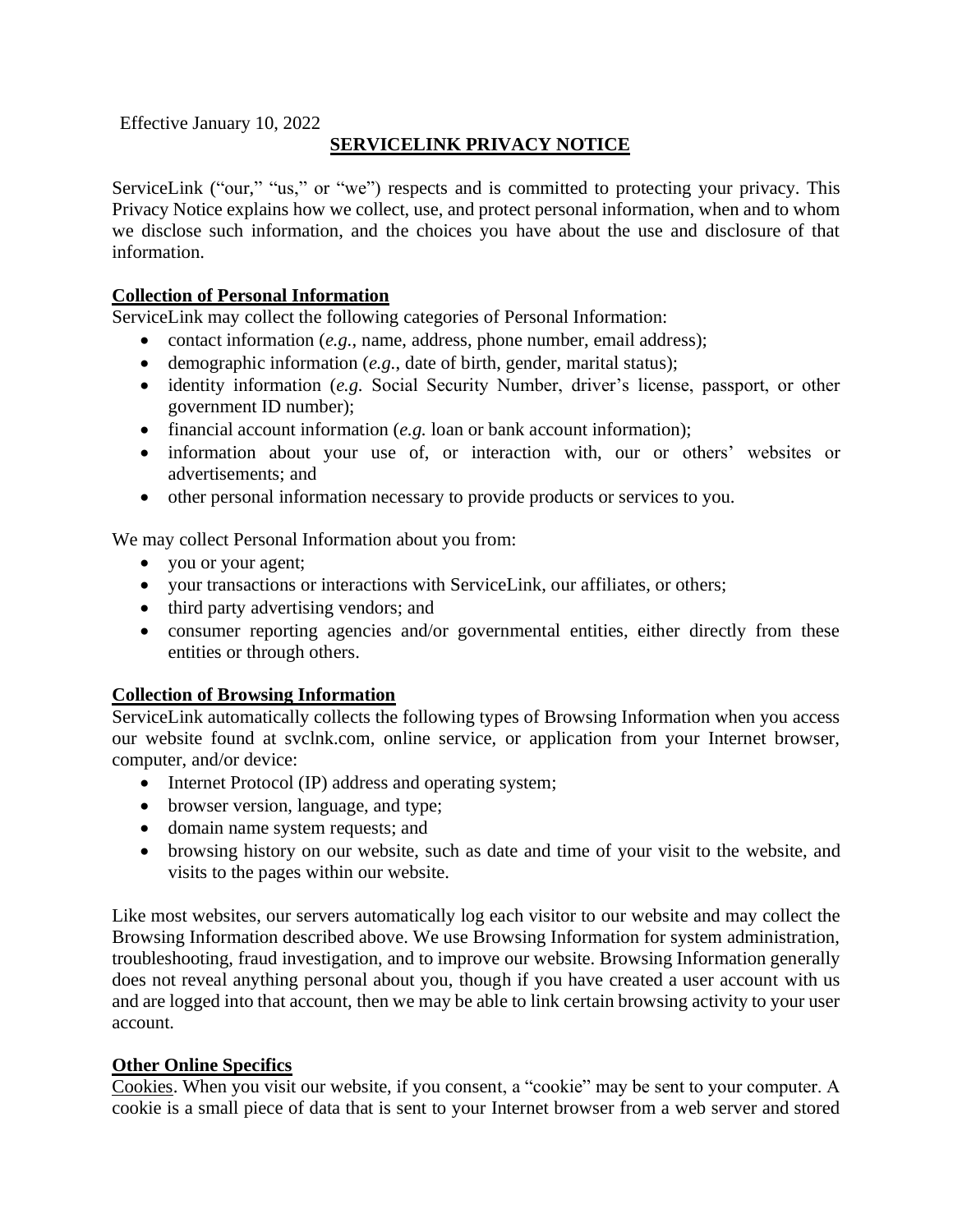on your computer's hard drive. Information gathered using cookies helps us improve your user experience by, for example, helping the website load properly or customizing the display page based on your browser type and user preferences. Cookie information also helps us and our third party advertising vendors provide you with targeted advertisements. You can choose whether or not to accept cookies by using the cookie banners found on our website or changing your Internet browser settings. Be aware that doing so may impair or limit some functionality of the website.

Web Beacons. We use web beacons to determine when and how many times a page has been viewed. This information is used to improve our website.

Do Not Track. Currently our website does not respond to "Do Not Track" features enabled through your browser.

Links to Other Sites. Our website may contain links to unaffiliated third-party websites. We are not responsible for the privacy practices or content of those websites. We recommend that you read the privacy policy of every website you visit.

Third Party Advertisers. We work with third-party vendors to advertise our products online. These vendors, such as Google and LinkedIn, show our ads on various websites across the internet and use technologies such as cookies, device identifiers, and/or remarketing pixels, to show ads based on certain criteria, including your prior use of websites or app(s). We will not share information regarding your use of our website or apps with those third-party advertisers if you opt out of such cookie sharing. If you want to manage our use of cookies, use the cookie banner found on our website. To opt out of Google's use of cookies or device identifiers more broadly, you can [adjust](http://www.google.com/settings/ads)  [your Google Ads Settings.](http://www.google.com/settings/ads) Alternatively, you can opt out of a third-party vendor's use of cookies by visiting the [Network Advertising Initiative opt-out page](http://www.networkadvertising.org/managing/opt_out.asp) found at <https://optout.networkadvertising.org/?c=1>or control the use of device identifiers by using your [device's settings.](https://support.google.com/ads/answer/1660762#mob) In addition, LinkedIn members can adjust their settings at <https://www.linkedin.com/help/linkedin/answer/125463/manage-cookie-preferences?lang=en>, while nonmembers can adjust LinkedIn's cookie use at <https://www.linkedin.com/psettings/guest-controls>.

## **Use of Personal Information**

ServiceLink uses Personal Information for three main purposes:

- To provide or advertise products and services to you or your company or in connection with a transaction involving you.
- To improve our products and services.
- To communicate with you about our, our affiliates', and others' products and services, jointly or independently.

## **When Information Is Disclosed**

We may disclose your Personal Information and Browsing Information in the following circumstances:

- to enable us to detect or prevent criminal activity, fraud, material misrepresentation, or nondisclosure;
- to nonaffiliated service providers who provide or perform services or functions on our behalf and who agree to use the information only to provide such services or functions;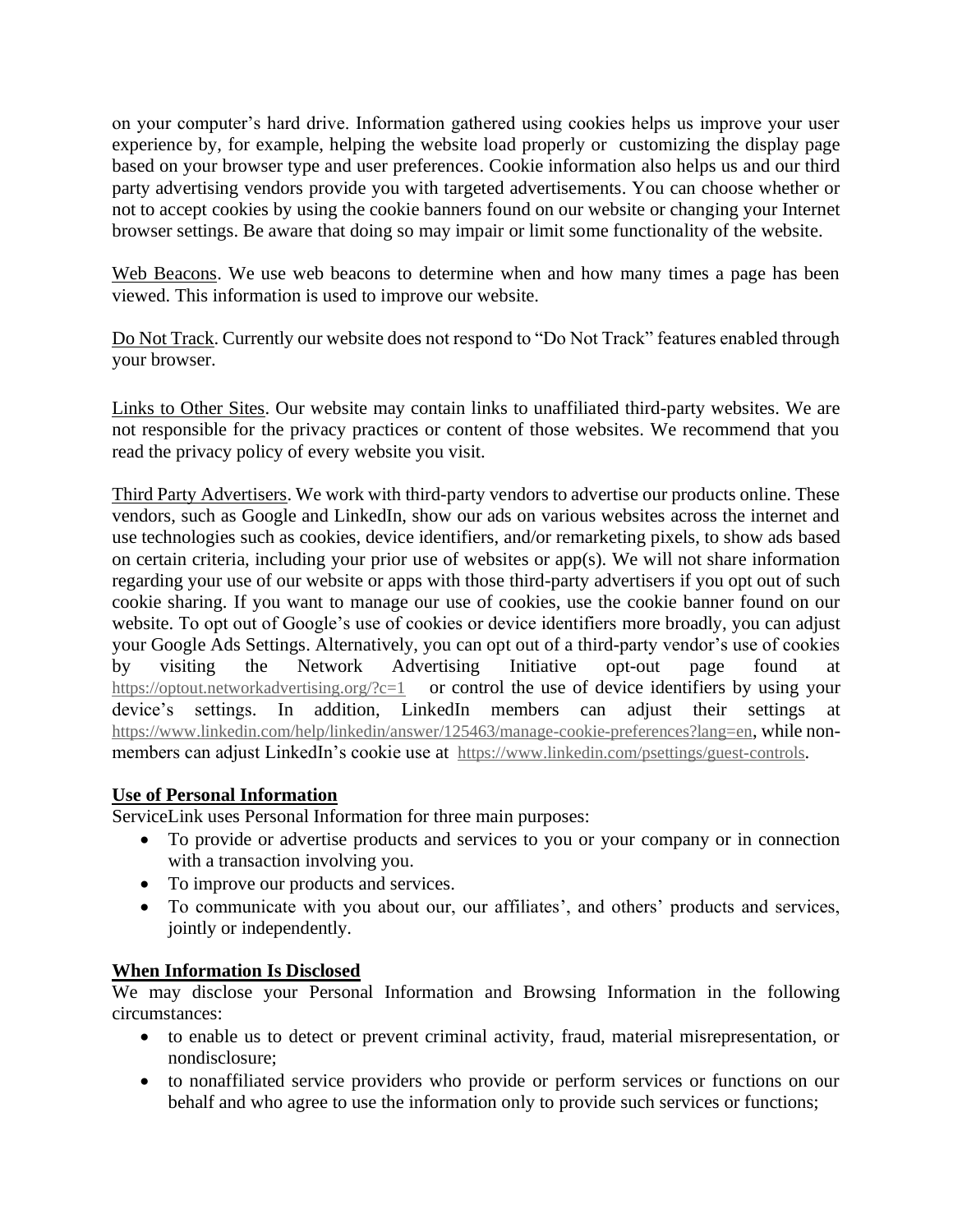- to nonaffiliated third party service providers with whom we perform joint marketing, pursuant to an agreement with them to jointly market financial products or services to you;
- to law enforcement or authorities in connection with an investigation, or in response to a subpoena or court order; or
- in the good-faith belief that such disclosure is necessary to comply with legal process or applicable laws, or to protect the rights, property, or safety of ServiceLink, its customers, or the public.

The law does not require your prior authorization and does not allow you to restrict the disclosures described above. Additionally, we may disclose your information to third parties for whom you have given us authorization or consent to make such disclosure. We do not otherwise share your Personal Information or Browsing Information with nonaffiliated third parties, except as required or permitted by law. We may share your Personal Information with affiliates (other companies owned by Fidelity National Financial, Inc. ("FNF")) to directly market to you. Please see "Choices with Your Information" to learn how to restrict that sharing.

We reserve the right to transfer your Personal Information, Browsing Information, and any other information, in connection with the sale or other disposition of all or part of our business and/or assets, or in the event of bankruptcy, reorganization, insolvency, receivership, or an assignment for the benefit of creditors. By submitting Personal Information and/or Browsing Information to us, you expressly agree and consent to the use and/or transfer of the foregoing information in connection with any of the above described proceedings.

# **Security of Your Information**

We maintain physical, electronic, and procedural safeguards to protect your Personal Information.

# **Choices With Your Information**

If you do not want us to share your information among our affiliates to directly market to you, you may send an "opt out" request as directed at the end of this Privacy Notice. We do not share your Personal Information with nonaffiliates for their use to direct market to you without your consent.

Whether you submit Personal Information or Browsing Information to us is entirely up to you. If you decide not to submit Personal Information or Browsing Information, we may not be able to provide certain services or products to you.

For California Residents: We will not share your Personal Information or Browsing Information with nonaffiliated third parties, except as permitted by California law. For additional information about your California privacy rights, please visit the "California Privacy" link on our website [https://assets.ctfassets.net/1bq4zli02do9/bs9AirAfbVWFCgwQG4met/578700b7541fb3456deb8](https://assets.ctfassets.net/1bq4zli02do9/bs9AirAfbVWFCgwQG4met/578700b7541fb3456deb8001f971716e/notice-at-collection-servicelink-CCPA-2022.pdf) [001f971716e/notice-at-collection-servicelink-CCPA-2022.pdf](https://assets.ctfassets.net/1bq4zli02do9/bs9AirAfbVWFCgwQG4met/578700b7541fb3456deb8001f971716e/notice-at-collection-servicelink-CCPA-2022.pdf) or call (888) 413-1748.

For Nevada Residents: You may be placed on our internal Do Not Call List by calling (888) 714- 2710 or by contacting us via the information set forth at the end of this Privacy Notice. Nevada law requires that we also provide you with the following contact information: Bureau of Consumer Protection, Office of the Nevada Attorney General, 555 E. Washington St., Suite 3900, Las Vegas, NV 89101; Phone number: (702) 486-3132; email: [BCPINFO@ag.state.nv.us.](mailto:BCPINFO@ag.state.nv.us)